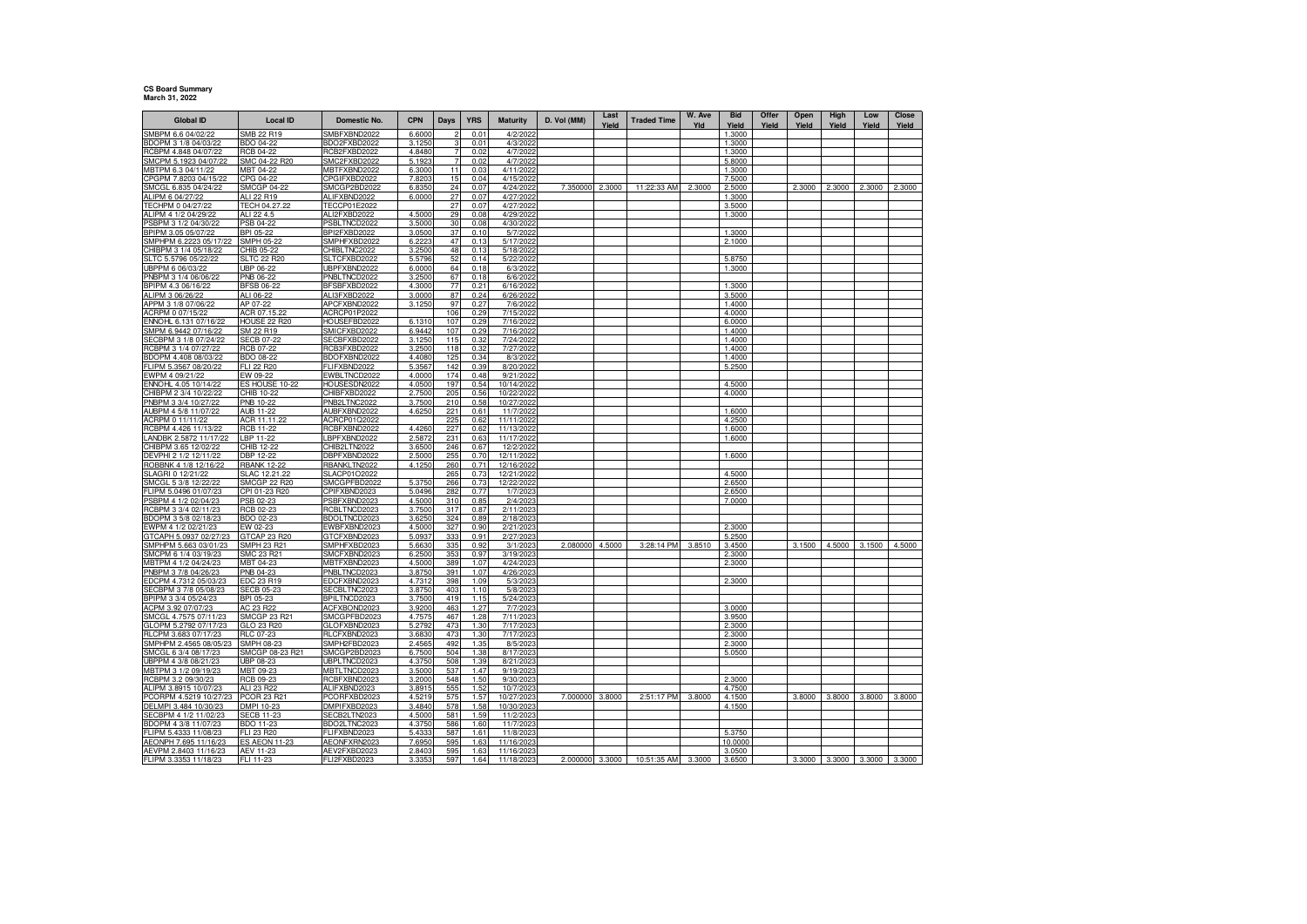| <b>Global ID</b>                                | <b>Local ID</b>                          | Domestic No.                        | <b>CPN</b>       | Days                     | <b>YRS</b>   | <b>Maturity</b>        | D. Vol (MM) | Last<br>Yield | <b>Traded Time</b> | W. Ave<br>Yld | <b>Bid</b><br>Yield | Offer<br>Yield | Open<br>Yield | High<br>Yield | Low<br>Yield | <b>Close</b><br>Yield |
|-------------------------------------------------|------------------------------------------|-------------------------------------|------------------|--------------------------|--------------|------------------------|-------------|---------------|--------------------|---------------|---------------------|----------------|---------------|---------------|--------------|-----------------------|
| EWPM 4 5/8 12/07/23                             | W 12-23                                  | EWBLTNCD2023                        | 4.6250           | 616                      | 1.69         | 12/7/202               |             |               |                    |               |                     |                |               |               |              |                       |
| UBPPM 2 3/4 12/09/23                            | JBP 12-23<br><b>VLL 23 R21</b>           | JBPFXBND2023                        | 2.7500           | 618<br>630               | 1.69         | 12/9/202<br>12/21/2023 |             |               |                    |               | 2.3000<br>8.2500    |                |               |               |              |                       |
| VLLPM 8 12/21/23<br>AREIPM 3.0445 12/28/23      | AREIT 12-23                              | VLLFXBND2023<br>AREITFXB2023        | 8.0000<br>3.0445 | 63                       | 1.73<br>1.74 | 12/28/2023             |             |               |                    |               | 3.2500              |                |               |               |              |                       |
| CHIBPM 4.55 01/12/24                            | CHIB 01-24                               | CHIBLTNC2024                        | 4.5500           | 652                      | 1.79         | 1/12/2024              | 5.000000    | 4.5500        | 11:38:43 AM        | 4.5500        |                     |                | 4.5500        | 4.5500        | 4.5500       | 4.5500                |
| ROBBNK 4 7/8 01/16/24                           | RBANK 01-24                              | RBANKLTN2024                        | 4.8750           | 656                      | 1.80         | 1/16/2024              |             |               |                    |               |                     |                |               |               |              |                       |
| FDCPM 6.1458 01/24/24                           | FDC 24 R21                               | FDCFXBND2024                        | 6.1458           | 664                      | 1.82         | 1/24/2024              |             |               |                    |               | 3.8500              |                |               |               |              |                       |
| APPM 7.5095 01/25/24                            | AP 24 R22                                | APCFXBND2024                        | 7.5095           | 665                      | 1.82         | 1/25/2024              |             |               |                    |               | 5.0000              |                |               |               |              |                       |
| BDOPM 2.9 01/28/24<br>BPIPM 2.8068 01/31/24     | BDO 01-24<br><b>RPI 24 R23</b>           | BDOFXBND2024<br>BPIFXBND2024        | 2.9000<br>2.8068 | 668<br>671               | 1.83<br>1.84 | 1/28/2024<br>1/31/202  | 1.000000    | 2.8000        | 3:07:14 PM         | 2.8000        | 2.8000<br>2.8000    |                | 2.8000        | 2.8000        | 2.8000       | 2.8000                |
| TELPM 5.2813 02/06/24                           | TEL 24 R21                               | TELFXBND2024                        | 5.2813           | 677                      | 1.85         | 2/6/202                |             |               |                    |               | 3.5500              |                |               |               |              |                       |
| PSBPM 5 02/09/24                                | PSB 02-24                                | PSBLTNCD2024                        | 5.0000           | 680                      | 1.86         | 2/9/2024               |             |               |                    |               |                     |                |               |               |              |                       |
| CHIBPM 2 1/2 02/18/24                           | CHIB 02-24                               | CHIBFXBD2024                        | 2.5000           | 689                      | 1.89         | 2/18/2024              |             |               |                    |               | 2.5000              |                |               |               |              |                       |
| CPGPM 4.8467 03/01/24                           | CPG 03-24                                | CPGIFXBD2024                        | 4.846            | 701                      | 1.92         | 3/1/202                |             |               |                    |               | 7.0000              |                |               |               |              |                       |
| SMCPM 5.284 03/01/24                            | SMC 24 R2                                | SMCFXBND2024                        | 5.2840           | 701                      | 1.92         | 3/1/202                | 2.000000    | 3.6000        | 2:55:23 PM         | 3.6000        | 6.6000              |                | 3.6000        | 3.6000        | 3.6000       | 3.6000                |
| STIEPM 5.8085 03/23/24<br>IEGPM 5.3535 03/28/24 | STIESG 24 R22<br><b>MEG 24 R22</b>       | STIGFXBD2024<br>MEGFXBND2024        | 5.8085<br>5.3535 | 723<br>728               | 1.98<br>1.99 | 3/23/2024<br>3/28/2024 |             |               |                    |               | 9.3500<br>5.7500    |                |               |               |              |                       |
| RCBPM 5 1/2 03/28/24                            | RCB 03-24                                | RCBLTNCD2024                        | 5.5000           | 728                      | 1.99         | 3/28/2024              |             |               |                    |               |                     |                |               |               |              |                       |
| TOLPM 5 1/2 03/31/24                            | MNTC 24 R21                              | MNTCFXBD2024                        | 5.5000           | 731                      | 2.00         | 3/31/2024              |             |               |                    |               | 6.0000              |                |               |               |              |                       |
| SMBPM 6 04/02/24                                | <b>SMB 24 R21</b>                        | SMBFXBND2024                        | 6.0000           | 733                      | 201          | 4/2/202                |             |               |                    |               | 5.3750              |                |               |               |              |                       |
| MPM 3.3613 04/02/24                             | SM 04-24                                 | SMIC2FBD2024                        | 3.3613           | 733                      | 2.01         | 4/2/2024               |             |               |                    |               | 2.9000              |                |               |               |              |                       |
| MBTPM 5 3/8 04/04/24                            | MBT 04-24                                | MBT2LTNC2024                        | 5.3750           | 735                      | 2.01         | 4/4/2024               |             |               |                    |               |                     |                |               |               |              |                       |
| PBC 5 5/8 04/08/24<br>CORPM 7.8183 04/19/24     | <b>PBCOM 04-24</b><br><b>PCOR 24 R22</b> | PBCOMLTN2024<br>PCORFXBD2024        | 5.6250<br>7.8183 | 739<br>750               | 202<br>2.05  | 4/8/202<br>4/19/2024   |             |               |                    |               | 5.0000              |                |               |               |              |                       |
| SMCGL 7.1783 04/24/24                           | SMCGP 04-24 R22                          | SMCGP2BD2024                        | 7.1783           | 755                      | 2.07         | 4/24/2024              |             |               |                    |               | 4.5000              |                |               |               |              |                       |
| SMPHPM 5.1683 05/18/24                          | SMPH 05-24 R22                           | SMPH2FBD2024                        | 5.1683           | 779                      | 2.13         | 5/18/202               |             |               |                    |               | 4.6500              |                |               |               |              |                       |
| RCBPM 3 05/21/24                                | <b>RCB 05-24</b>                         | RCBFXBND2024                        | 3.0000           | 782                      | 2.14         | 5/21/202               |             |               |                    |               | 3.0000              |                |               |               |              |                       |
| ACPM 3.026 05/28/24                             | AC 05-24                                 | ACFXBOND2024                        | 3.0260           | <b>789</b>               | 2.16         | 5/28/2024              |             |               |                    |               | 4.5000              |                |               |               |              |                       |
| AEVPM 6.0157 06/18/24                           | <b>AEV 24 R23</b>                        | AEVFXBND2024                        | 6.0157           | 810                      | 2.22         | 6/18/202               |             |               |                    |               | 5.5000              |                |               |               |              |                       |
| EDCPM 2.8565 06/25/24                           | EDC 06-24 R23                            | EDCFXBND2024                        | 2.856            | 817                      | 2.24         | 6/25/202               |             |               |                    |               | 2.7000              |                |               |               |              |                       |
| MBTPM 3 7/8 07/20/24<br>DDPM 6.0952 07/21/24    | MBT 07-24<br>DD 24 R22                   | MBTLTNCD2024<br>DDFXBOND2024        | 3.875<br>6.095   | 842<br>843               | 2.31<br>2.31 | 7/20/2024<br>7/21/2024 | 2.000000    | 6.8250        | 11:36:55 AM        | 6.8250        | 6.7500              |                | 6.8250        | 6.8250        | 6.8250       | 6.8250                |
| GTCAPH 5 5/8 08/07/24                           | GTCAP 24 R21                             | GTCFXBND2024                        | 5.625            | 860                      | 2.36         | 8/7/202                |             |               |                    |               | 6.0000              |                |               |               |              |                       |
| VLLPM 5.7512 08/08/24                           | VII 24 R23                               | VLLFXBND2024                        | 5.7512           | 86                       | 2.36         | 8/8/202                | 0.500000    | 7.8500        | 2:27:17 PM         | 7.8500        | 7.8500              |                | 7.8500        | 7.8500        | 7.8500       | 7.8500                |
| BACNOT 3.5335 08/20/24                          | <b>PHN 24 R23</b>                        | PHNFXBND2024                        | 3.5335           | 873                      | 2.39         | 8/20/2024              |             |               |                    |               | 5.7500              |                |               |               |              |                       |
| NBPM 5 3/4 08/27/24                             | <b>PNB 08-24</b>                         | PNBLTNCD2024                        | 5.7500           | 880                      | 2.41         | 8/27/2024              |             |               |                    |               |                     |                |               |               |              |                       |
| SMPHPM 5.7417 09/01/24                          | SMPH 24 R21                              | SMPHFXBD2024                        | 5.7417           | 885                      | 2.42         | 9/1/202                |             |               |                    |               | 5.8500              |                |               |               |              |                       |
| DNLPM 2.7885 09/14/24<br>ALIPM 4.758 09/30/24   | DNL 09-24<br>ALI 24 R22                  | DNLFXBND2024<br>ALI2FXBD2024        | 2.7885<br>4.7580 | 898<br>914               | 2.46<br>2.50 | 9/14/2024<br>9/30/2024 |             |               |                    |               | 3.7500<br>4.7500    |                |               |               |              |                       |
| SMCPM 5.55 10/04/24                             | SMC 10-24 R22                            | SMC2FXBD2024                        | 5.5500           | 918                      | 2.51         | 10/4/202               |             |               |                    |               | 4.6000              |                |               |               |              |                       |
| BDOPM 5 3/8 10/12/24                            | BDO 10-24                                | BDOLTNCD2024                        | 5.3750           | 926                      | 2.54         | 10/12/2024             | 1.000000    | 4.2441        | 3:19:57 PM         | 4.2441        |                     |                | 4.2441        | 4.2441        | 4.2441       | 4.2441                |
| FLIPM 5.6389 12/04/24                           | FLI 24 R21                               | FLIFXBND2024                        | 5.6389           | 979                      | 2.68         | 12/4/2024              |             |               |                    |               | 5.7500              |                |               |               |              |                       |
| SMCGL 6 1/4 12/22/24                            | <b>SMCGP 24 R22</b>                      | SMCGPFBD2024                        | 6.2500           | 997                      | 2.73         | 12/22/2024             |             |               |                    |               | 4.7000              |                |               |               |              |                       |
| ALCOPM 6.3517 02/06/25                          | ALCO 25 R23                              | ALCOFXBD2025                        | 6.3517           | 1043                     | 2.86         | 2/6/2025               | 10.000000   | 6.4700        | 2:04:48 PM         | 6.5350        | 6.6000              |                | 6.6000        | 6.6000        | 6.4700       | 6.4700                |
| ACPM 4.82 02/10/25<br>SMPM 3.5915 02/18/25      | AC 25 R23<br>SM 02-25                    | ACFXBOND2025<br>SMICFXBD2025        | 4.8200<br>3.5915 | 1047<br>1055             | 2.87<br>2.89 | 2/10/2025<br>2/18/202  |             |               |                    |               | 4.2500<br>4.0000    |                |               |               |              |                       |
| RLCPM 4.9344 02/23/25                           | RLC 02-25                                | RLCFXBND2025                        | 4.9344           | 1060                     | 2.90         | 2/23/2025              |             |               |                    |               | 6.5000              |                |               |               |              |                       |
| SMPHPM 6.0804 03/01/25                          | SMPH 03-25 R23                           | SMPH2FBD2025                        | 6.0804           | 1066                     | 2.92         | 3/1/2025               | 2.000000    | 4.5500        | 3:28:12 PM         | 4.5500        | 4.5000              |                | 4.5500        | 4.5500        | 4.5500       | 4.5500                |
| BPM 5.05 03/10/25                               | SMFB 25 R23                              | SMFBFXBD2025                        | 5.050            | 1075                     | 2.94         | 3/10/202               |             |               |                    |               | 4.6000              |                |               |               |              |                       |
| SMCPM 6 5/8 03/19/25                            | SMC 25 R23                               | SMCFXBND2025                        | 6.625            | 1084                     | 2.97         | 3/19/202               |             |               |                    |               | 3.1000              |                |               |               |              |                       |
| SECBPM 4 03/23/25<br>SMPHPM 4.8643 03/25/25     | SECB 03-25<br>SMPH K 03-25 R23           | SECBLTNC2025<br>SMPH3FBD2025        | 4.0000<br>4.864  | 1088<br>1090             | 2.98<br>2.98 | 3/23/202<br>3/25/202   |             |               |                    |               | 4.7000              |                |               |               |              |                       |
| BDOPM 4 03/27/25                                | BDO 03-25                                | BDOLTNCD2025                        | 4.0000           | 109                      | 2.99         | 3/27/202               |             |               |                    |               |                     |                |               |               |              |                       |
| PNBPM 4 3/8 04/11/25                            | PNB 04-25                                | PNBLTNCD2025                        | 4.3750           | 110                      | 3.03         | 4/11/2025              |             |               |                    |               |                     |                |               |               |              |                       |
| BPIPM 4 04/25/25                                | BPI 04-25                                | BPILTNCD2025                        | 4.0000           | 112                      | 3.07         | 4/25/2025              |             |               |                    |               |                     |                |               |               |              |                       |
| ALIPM 3.6262 05/04/25                           | ALI 05-25 R23                            | ALI4FXBD2025                        | 3.626            | 1130                     | 3.09         | 5/4/202                |             |               |                    |               | 6.0000              |                |               |               |              |                       |
| SLTC 6.4872 05/22/25<br>SECBPM 4 06/17/25       | SLTC 25 R22<br><b>SECB 06-25</b>         | SLTCFXBD2025<br>SECB2LTN2025        | 6.4872<br>4.000  | 1148<br>1174             | 3.14<br>3.21 | 5/22/2025<br>6/17/202  |             |               |                    |               | 6.0000              |                |               |               |              |                       |
| VLLPM 5.6992 06/18/2                            | VLL 25 R22                               | VLL2FXBD2025                        | 5.699            | 1175                     | 3.22         | 6/18/202               | 8.116000    | 5.4862        | 11:38:35 AM        | 5.4862        | 6.0000              |                | 5.4862        | 5.4862        | 5.4862       | 5.4862                |
| TOLPM 6.6407 07/04/25                           | <b>NLEX 25 R23</b>                       | NLEXFXBD2025                        | 6.6407           | 1191                     | 3.26         | 7/4/2025               |             |               |                    |               | 3.3500              |                |               |               |              |                       |
| APPM 3.935 07/06/25                             | AP 25 R23                                | APCFXBND2025                        | 3.935            | 119                      | 3.27         | 7/6/202                |             |               |                    |               | 4.3000              |                |               |               |              |                       |
| ENNOHL 6.8666 07/16/25                          | HOUSE 25 R22                             | HOUSEFBD2025                        | 6.866            | 1203                     | 3.29         | 7/16/202               |             |               |                    |               | 6.5000              |                |               |               |              |                       |
| RLCPM 3.8 07/17/25                              | RLC 07-25                                | RLC2FXBD2025                        | 3.8000           | 1204                     | 3.30         | 7/17/2025              |             |               |                    |               | 4.0000              |                |               |               |              |                       |
| SECBPM 4 08/05/25<br>AEVPM 3.2977 08/09/25      | <u>SECB 08-25</u><br>AEV 08-25 R23       | <u>SECB3LTN2025</u><br>AEV2FXBD2025 | 4.0000<br>3.2977 | 1223<br>1227             | 3.35<br>3.36 | 8/5/202<br>8/9/202     |             |               |                    |               | 4.9000              |                |               |               |              |                       |
| FLIPM 5.7139 08/20/25                           | FLI 25 R22                               | FLIFXBND2025                        | 5.7139           | 1238                     | 3.39         | 8/20/202               |             |               |                    |               | 6.0000              |                |               |               |              |                       |
| BANKCM 4 1/2 09/17/25                           | BOC 09-25                                | BOCLTNCD2025                        | 4.5000           | 1266                     | 3.47         | 9/17/202               |             |               |                    |               |                     |                |               |               |              |                       |
| ALIPM 3.862 09/29/25                            | ALI 25 R23                               | ALI3FXBD2025                        | 3.862            | 1278                     | 3.50         | 9/29/2025              |             |               |                    |               | 5.0000              |                |               |               |              |                       |
| PCORPM 3.4408 10/12/25                          | PCOR 10-25                               | PCOR2FXB2025                        | 3.440            | $129 -$                  | 3.54         | 10/12/2025             |             |               |                    |               | 5.0000              |                |               |               |              |                       |
| PCORPM 8.0551 10/19/25                          | PCOR 25 R23                              | PCORFXBD2025                        | 8.055            | 1298                     | 3.55         | 10/19/2025             |             |               |                    |               | 5.2000              |                |               |               |              |                       |
| ALIPM 4 3/4 10/25/25<br>DELMPI 3.7563 10/30/2   | ALI 25 R22<br><b>DMPI 25 R24</b>         | ALI2FXBD2025<br>DMPIFXBD2025        | 4.750<br>3.756   | 1304<br>1309             | 3.57<br>3.58 | 10/25/202<br>10/30/202 | 10.000000   | 4.6500        | 2:15:40 PM         | 4.6500        | 4.9500<br>4.9000    |                | 4.6500        | 4.6500        | 4.6500       | 4.6500                |
| AEVPM 3.3059 11/16/25                           | AEV 25 R23                               | AEVFXBND2025                        | 3.3059           | 1326                     | 3.63         | 11/16/2025             |             |               |                    |               | 3.4000              |                |               |               |              |                       |
| SMPHPM 4.799 11/25/25                           | SMPH 25 R23                              | SMPHFXBD2025                        | 4.7990           | 1335                     | 3.66         | 11/25/2025             |             |               |                    |               | 5.7500              |                |               |               |              |                       |
| APPM 3.9992 12/02/25                            | AP 12-25 R23                             | APC2FXBD2025                        | 3.999            | 1342                     | 3.67         | 12/2/202               |             |               |                    |               | 4.8750              |                |               |               |              |                       |
| MERPM 4 7/8 12/12/25                            | <b>MER 25 R20</b>                        | MERFXBND2025                        | 4.8750           | 1352                     | 3.70         | 12/12/2025             | 3.000000    | 4.8500        | 11:34:49 AM        | 4.8500        | 5.5000              |                | 4.8500        | 4.8500        | 4.8500       | 4.8500                |
| I IPM 4.503 12/21/25                            | FLI 25 R24                               | FLI2FXBD2025                        | 4.5030           | 136'                     | 3.73         | 12/21/202              |             |               |                    |               | 4.9500              |                |               |               |              |                       |
| VLLPM 8 1/4 12/21/25<br>SMPHPM 3.8547 02/05/26  | <b>VLL 25 R23</b><br><b>SMPH 26 R24</b>  | VLLFXBND2025<br>SMPH2FBD2026        | 8.2500<br>3.8547 | 136 <sup>°</sup><br>1407 | 3.73<br>3.85 | 12/21/202<br>2/5/2026  |             |               |                    |               | 8.5000<br>5.2500    |                |               |               |              |                       |
|                                                 |                                          |                                     |                  |                          |              |                        |             |               |                    |               |                     |                |               |               |              |                       |